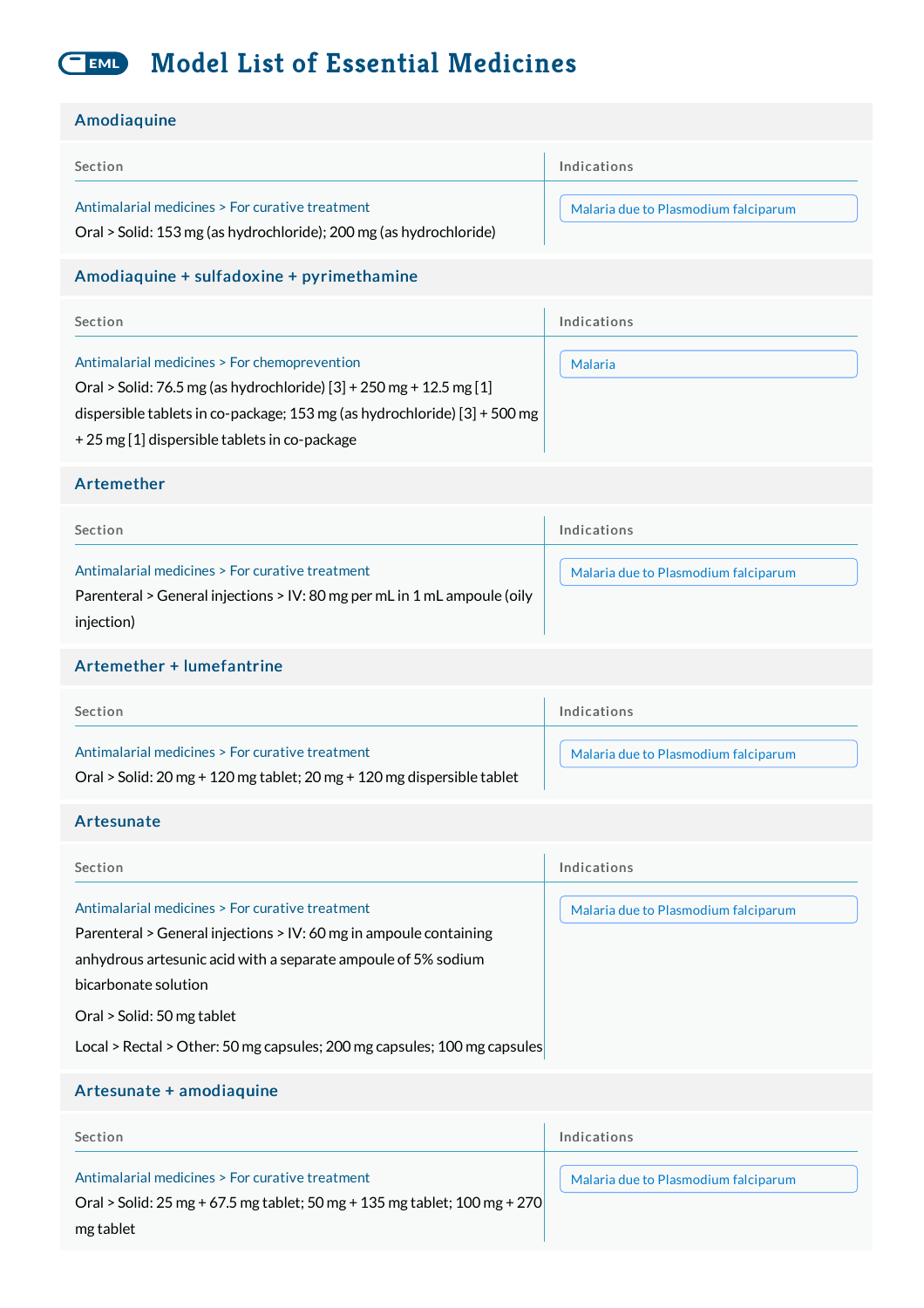# Artesunate + mefloquine

| Section                                                                                                           | Indications                                                             |
|-------------------------------------------------------------------------------------------------------------------|-------------------------------------------------------------------------|
| Antimalarial medicines > For curative treatment<br>Oral > Solid: $25$ mg + 55 mg tablet; $100$ mg + 220 mg tablet | Malaria due to Plasmodium falciparum                                    |
| Artesunate + pyronaridine tetraphosphate                                                                          |                                                                         |
| Section                                                                                                           | Indications                                                             |
| Antimalarial medicines > For curative treatment<br>Oral > Solid: 60 mg + 180 mg tablet; 20 mg + 60 mg granules    | Malaria due to Plasmodium falciparum<br>Malaria due to Plasmodium vivax |

# **Chloroquine**

| Section                                                                                                                                                                | Indications                                                                                                                                      |
|------------------------------------------------------------------------------------------------------------------------------------------------------------------------|--------------------------------------------------------------------------------------------------------------------------------------------------|
| Antimalarial medicines > For chemoprevention<br>Oral > Liquid: 50 mg per 5 mL syrup (as phosphate or sulfate)<br>Oral > Solid: 150 mg tablet (as phosphate or sulfate) | Malaria due to Plasmodium falciparum<br>Malaria due to Plasmodium ovale<br>Malaria due to Plasmodium vivax<br>Malaria due to Plasmodium malariae |
| Antimalarial medicines > For curative treatment                                                                                                                        | Malaria due to Plasmodium falciparum                                                                                                             |

Malaria due to [Plasmodium](http://list.essentialmeds.org/recommendations/797) vivax

Parenteral > General injections > IV: 40 mg per mL in 5 mL ampoule (as hydrochloride, phosphate or sulfate)

Oral > Liquid: 50 mg per 5 mL syrup (as phosphate or sulfate)

Oral > Solid: 150 mg tablet (as phosphate or sulfate); 100 mg tablet (as phosphate or sulfate)

# Dihydroartemisinin + piperaquine phosphate

| Section                                                                                                           | Indications                          |
|-------------------------------------------------------------------------------------------------------------------|--------------------------------------|
| Antimalarial medicines > For curative treatment<br>Oral > Solid: $40$ mg + 320 mg tablet; $20$ mg + 160 mg tablet | Malaria due to Plasmodium falciparum |
|                                                                                                                   |                                      |

# Doxycycline

| <b>Section</b>                                                                                                                                    | Indications                          |
|---------------------------------------------------------------------------------------------------------------------------------------------------|--------------------------------------|
| Antimalarial medicines > For curative treatment<br>Oral > Solid: 100 mg (hydrochloride or hyclate); 100 mg dispersible tablet<br>(as monohydrate) | Malaria due to Plasmodium falciparum |
| Antimalarial medicines > For chemoprevention<br>Oral > Solid: 100 mg (hydrochloride or hyclate)                                                   | Malaria due to Plasmodium falciparum |